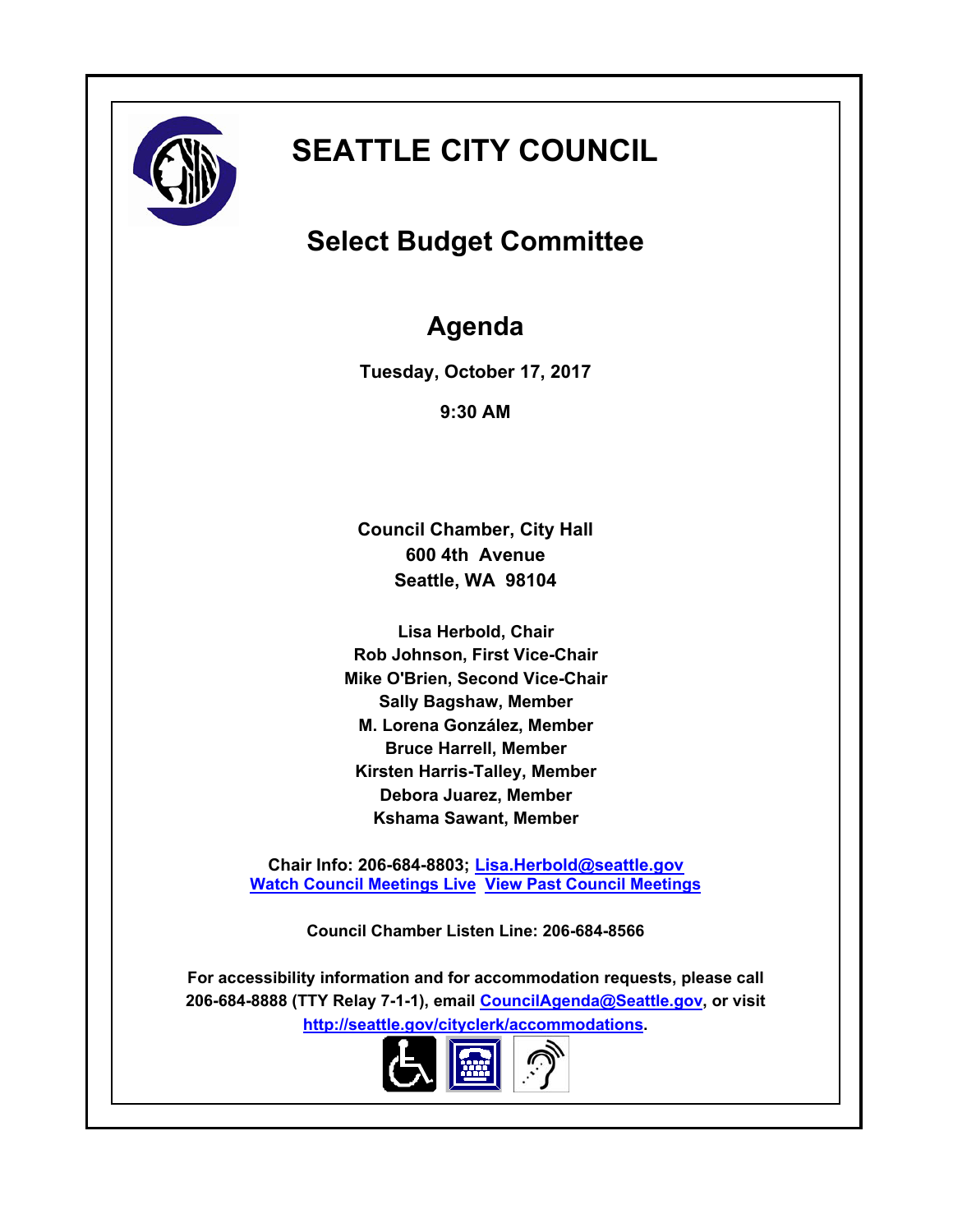# **SEATTLE CITY COUNCIL Select Budget Committee Agenda October 17, 2017 - 9:30 AM**

**Meeting Location:** Council Chamber, City Hall, 600 4th Avenue, Seattle, WA 98104

# **Committee Website:**

http://www.seattle.gov/council/committees/budget

This meeting also constitutes a meeting of the Full Council, provided that the meeting shall be conducted as a committee meeting under the Council Rules and Procedures, and Council action shall be limited to committee business.

*Please Note: Times listed are estimated*

# **BUDGET DELIBERATIONS**

Council Central Staff will present an overview of key changes to CIty Department operating and capital budgets, identify issues for possible further examination, and highlight Councilmember requests for revisions to the Mayor's Proposed 2018 Budget.

# **Session I - 9:30 a.m.**

**A. Call To Order**

## **B. Chair's Report**

(5 minutes)

## **C. Public Comment (Part I of II)**

Public Comment may be provided at one of the two sessions. Comments may be about any item listed on the meeting agenda. *(10 minutes)*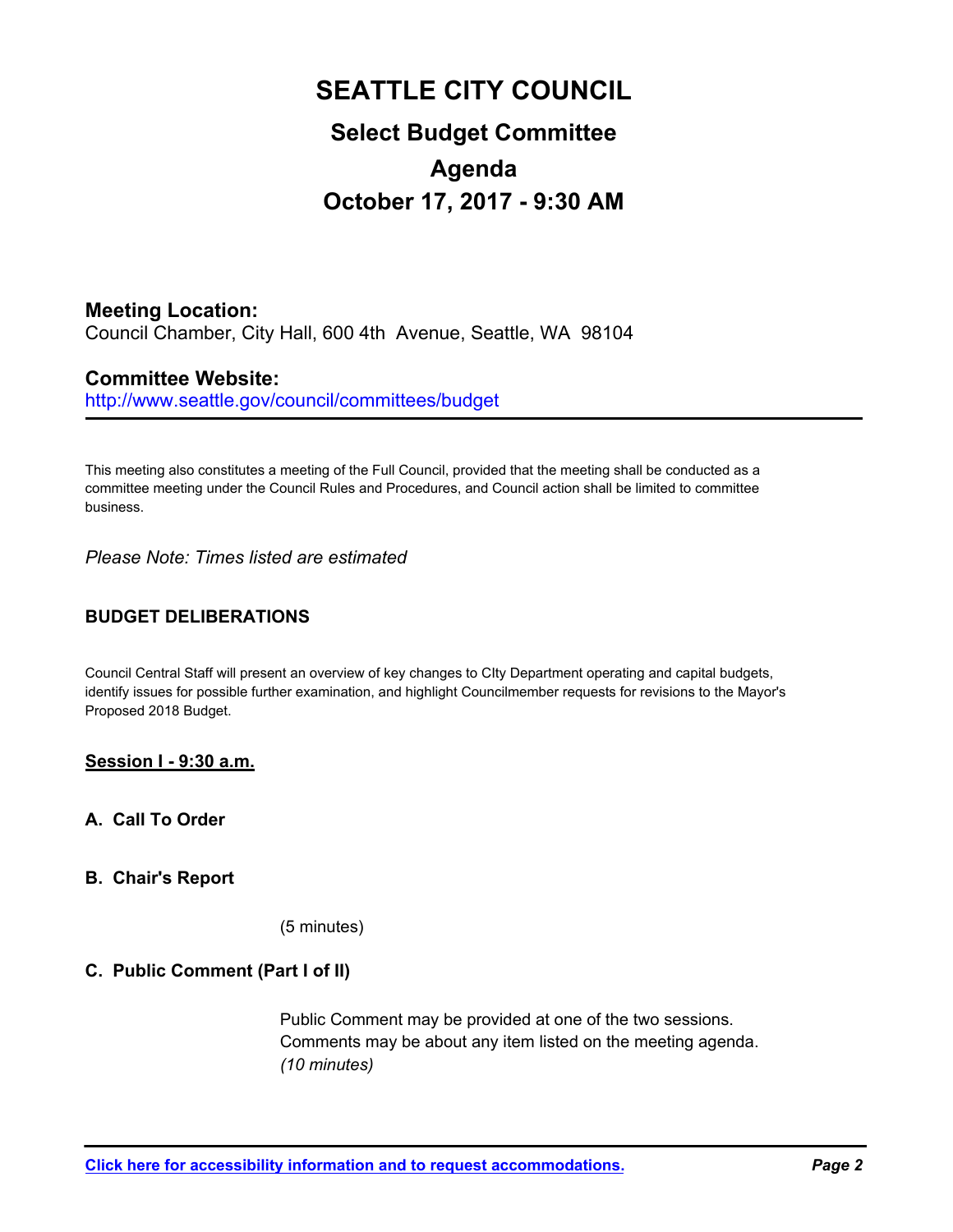#### **D. Items of Business**

#### **1. Human Services Department (HSD) Budget Deliberation**

#### *Supporting*

*Documents:* [Central Staff Memo](http://seattle.legistar.com/gateway.aspx?M=F&ID=f04a609b-c0d0-4197-a0de-6ee20c7eec03.pdf)

#### **Briefing and Discussion**

**Presenters:** Alan Lee, Analyst, Asha Venkataraman, Analyst, and Erik Sund, Budget Coordinator, Council Central Staff

## **2. Homelessness Emergency Response Budget Deliberation**

*Supporting* **Documents:** [Central Staff Memo](http://seattle.legistar.com/gateway.aspx?M=F&ID=a22241e6-7deb-4391-af39-781f152fcc3c.pdf)

#### **Briefing and Discussion**

**Presenters:** Alan Lee, Analyst, and Erik Sund, Budget Coordinator, Council Central Staff

## **3. Sweetened Beverage Tax (SBT) Proceeds Budget Deliberation**

## *Supporting*

*Documents:* [Central Staff Memo](http://seattle.legistar.com/gateway.aspx?M=F&ID=6644944d-915d-4305-abf7-3fcbe070c05f.pdf)

#### **Briefing and Discussion**

**Presenters:** Erik Sund, Budget Coordinator, Asha Venkataraman, Analyst, Brian Goodnight, Analyst, and Peter Lindsay, Analyst, Council Central Staff

#### **Session II - 2:00 p.m.**

## **E. Public Comment (Part II of II)**

Public Comment may be provided at one of the two sessions. Comments may be about any item listed on the meeting agenda. *(10 minutes)*